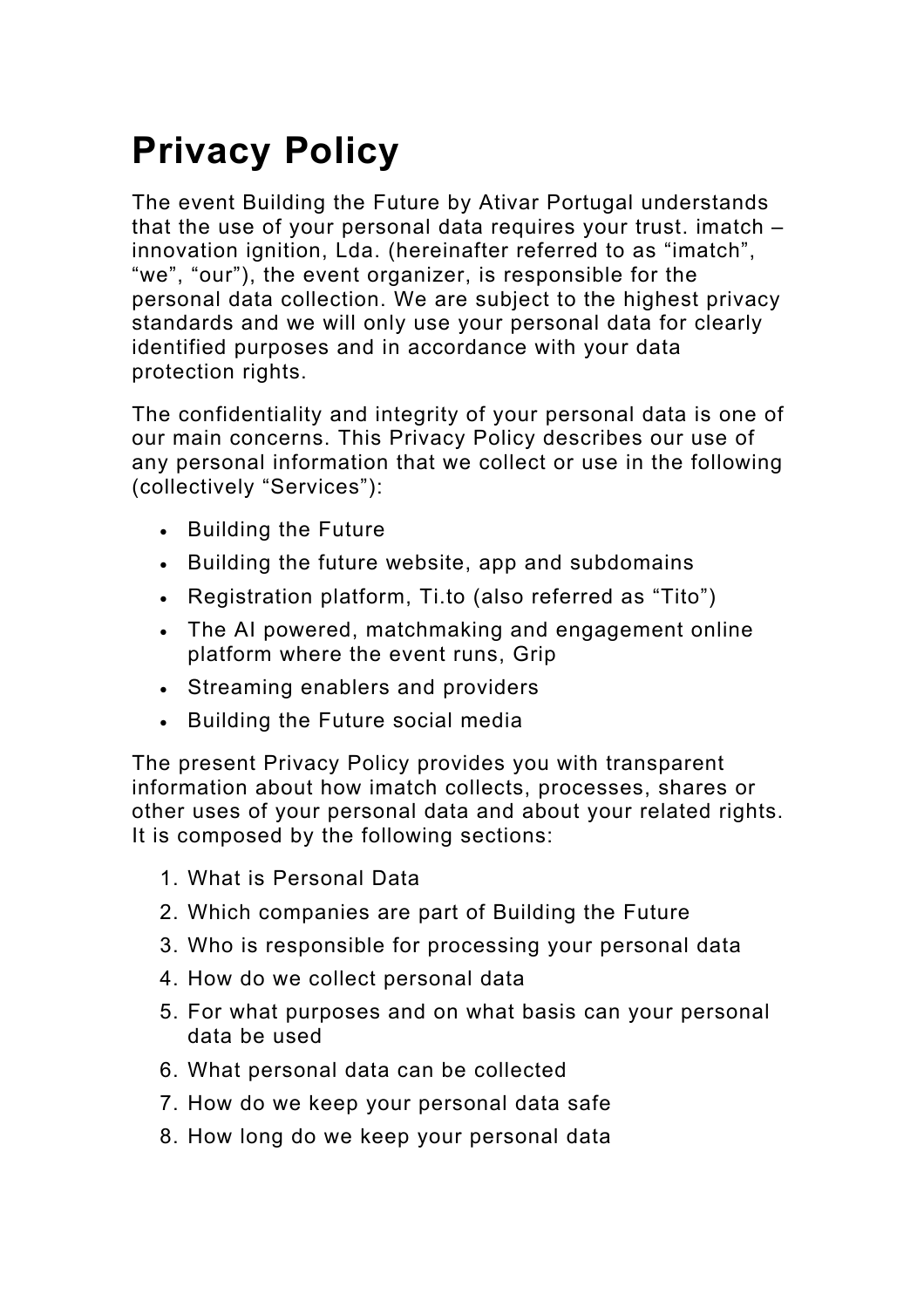- 9. With whom can we share your personal data and how do we keep it safe
- 10. How can you change or withdraw your consent
- 11. How can you contact us
- 12. Your Rights
- 13. The right of complaint to CNPD

# **1 What is Personal Data**

For the purposes of this Policy, we follow the definition adopted by the General Data Protection Regulation (GDPR), namely, any information relating to an identified or identifiable natural person and an individual who can be identified, directly or indirectly, is considered identifiable, namely by reference to an identification number or to one or more specific elements of your physical, physiological, psychological, economic, cultural or social identity.

### **2 Which companies are part of Building the Future**

Building the Future (also referred as "BTF") is a 3-day event created and organized by imatch - innovation ignition, Lda.. imatch has its headquarters in Rua Dr. Augusto José da Cunha, No 11, 3o A 1495-240 Algés, Portugal, is registed in Conservatória de Registo Comercial de Lisboa under the unique number of registration and legal person number 508681766.

### **3 Who is responsible for processing your personal data**

imatch is responsible for processing the personal data collected in Building the Future event, including data collected on ticket purchasing through Tito platform (also referred as "Ti.to") https://ti.to/home and all data collected through Grip Platform and app (also referred as "Grip") https://grip.events. For all matters related to privacy, including collection, processing, usage and storage of your personal data, please contact imatch's at privacy@imatch.pt You can access to Ti.to Privacy Policy here: https://ti.to/privacy And Grips' Privacy Policy here: https://grip.events/privacy-policy/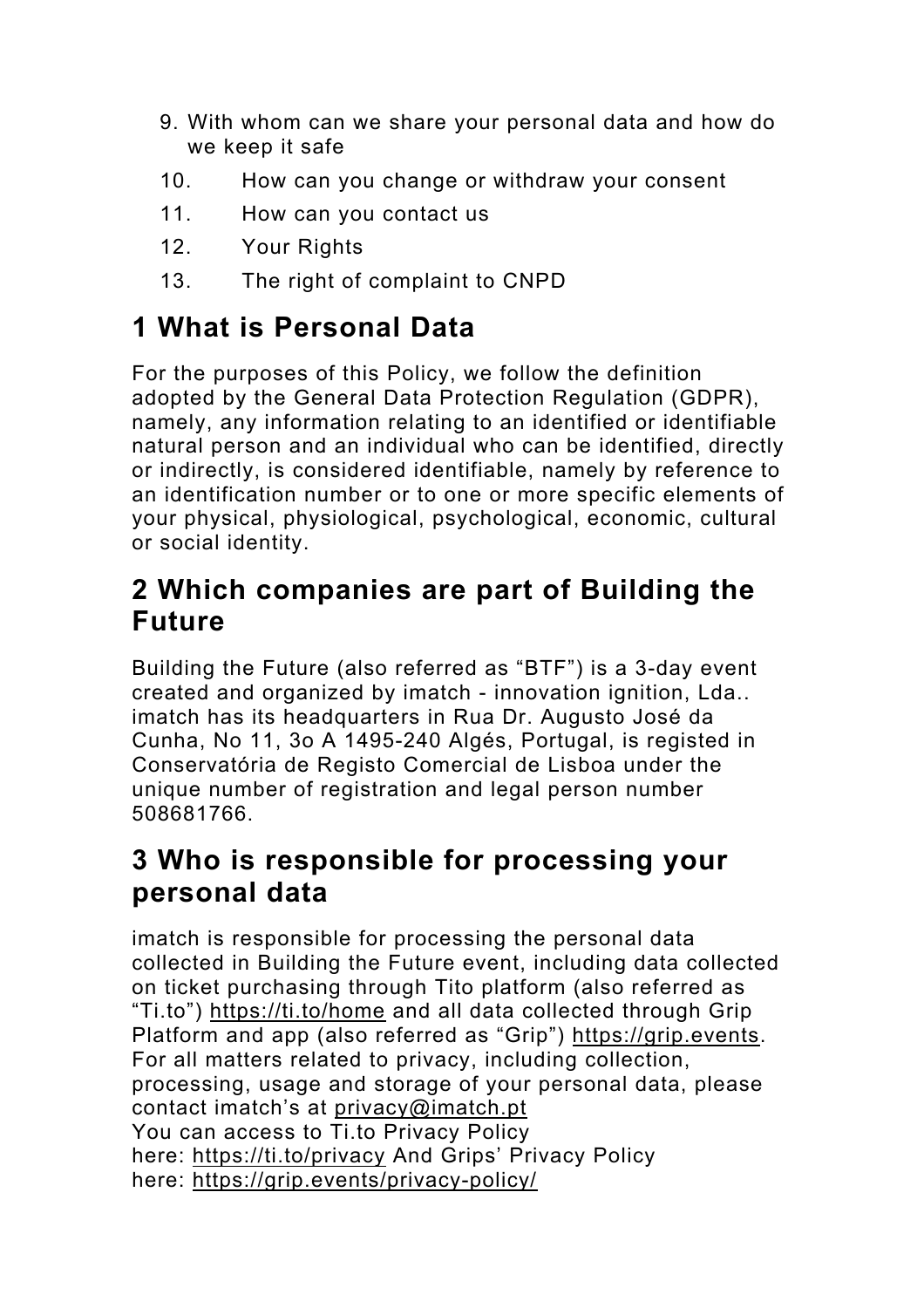#### **4 How do we collect personal data**

The personal data is collected and processed if the data is voluntarily given by the participant to the organizer, if the participant purchases a ticket on the event registration platform, Tito, or when accessing directly to the event platform, Grip, and completing their profile or if the participant decides to pre-fill the profile by connecting with his/her LinkedIn account.

#### **5 For what purposes and on what basis can your personal data be used**

Your personal data will be collected and used for Marketing and Communication purposes.

According to the data protection legislation in force in the European Union (the General Data Protection Regulation) the use of personal data must be justified under at least one legal basis for the processing of personal data. You can consult the explanation on the scope of each of these fundamentals.

The legal basis applicable to the collection and use of your personal data for the purposes of Marketing and Communication of Building the Future is your consent.

\* Legal grounds for the processing of personal data:

- When you have given your consent to the processing of your personal data (for these purposes, you will be presented with a consent form for the use of your data, which consent may later be withdrawn);
- Whenever the treatment or analysis is necessary to conclude a contract with you or proceed with its execution;
- When treatment is necessary to comply with the legal obligations that Building the Future is subject to;
- When processing is necessary to achieve a legitimate interest and our reasons for using it take precedence over your data protection rights;
- When treatment is necessary so that we can declare, exercise or defend a right in a lawsuit against you, us or a third party.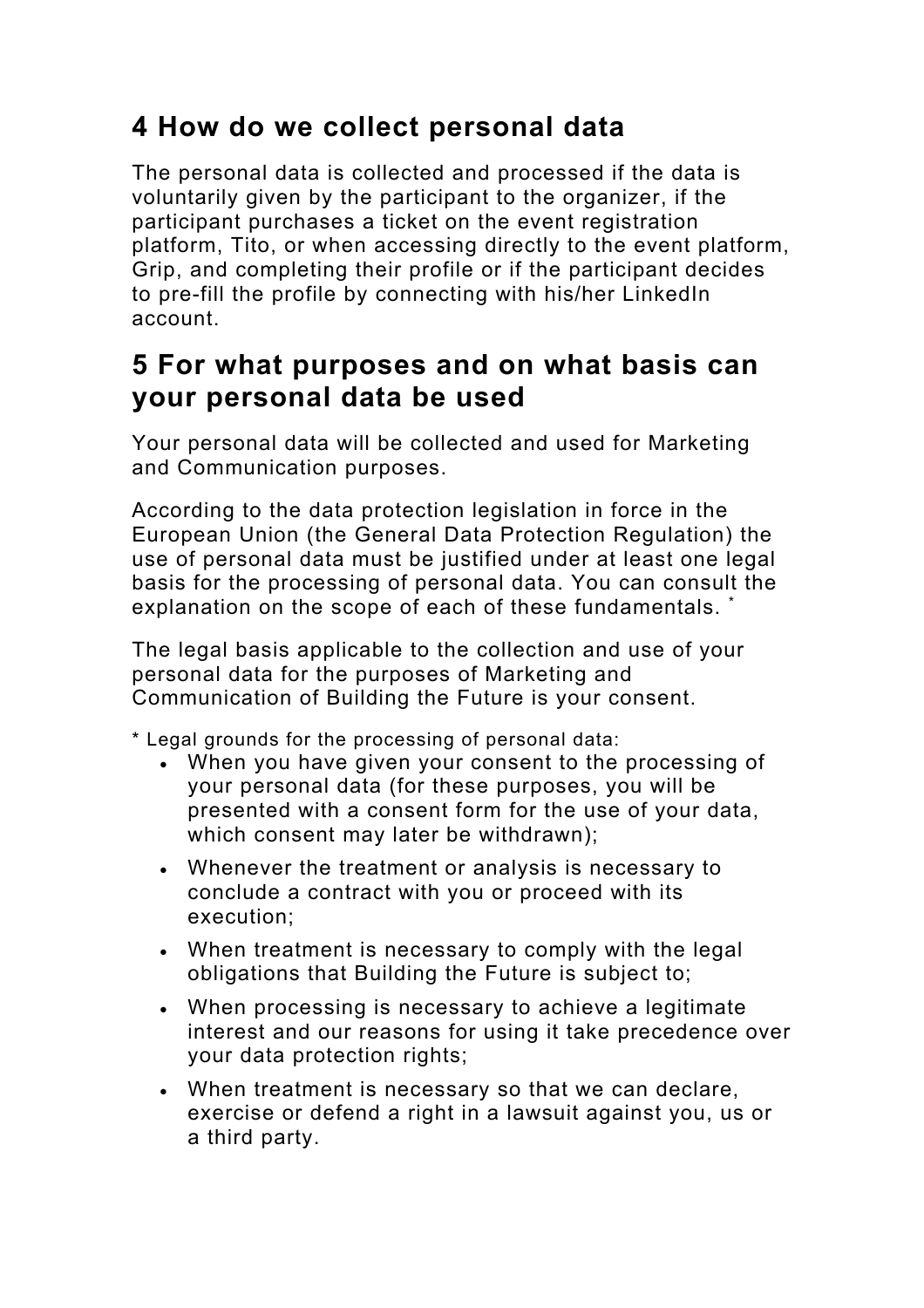We use your information to run Building the Future event, when registering participants, to issue tickets, to share information with partners, third party services (mentioned in section 5.1) and to provide you relevant connections and content during Building the Future event based on your profile.

We also use your personal information before, during or after Building the Future event to communicate with you through direct marketing tools regarding your registration, credentials, to notify you of any changes to our policies, Terms & Conditions, for commercial purposes, to notify you about recommendations or meetings, sales or investment purposes or to respond to any requests or inquiries you may submit to us. If you subscribe to marketing, such as newsletters, we will use your information as described on Section 5.3. We may also collect information regarding these communications for internal business purposes, including without limitation, to help us improve the content and functionality of the Services, to better understand our Users, to improve the Services, to protect against, identify or address wrongdoing, to enforce our Terms of Service, to manage your account and provide you with customer service, and to generally manage the Services and our business.

We may use your Personal Data for our marketing and advertising purposes, including (without limitation) by email, SMS marketing, display media, and targeting other devices (such as tablets, mobile devices and televisions). We do this in order to inform you about services or events we believe might be of interest to you, develop promotional or marketing materials and display imatch or event-related content and advertising on or off the Services that we believe might be of interest to you.

You can opt-out of these communications by using the unsubscribe links in our communications or sending an email to privacy@imatch.pt.

Building the Future event may be recorded by means of photographs, audio recordings, and/or videos. Such photographs and recordings may subsequently appear on the BTF website, other relevant websites, on social media, in the press, or in promotional materials (such as BTF promotional videos). BTF may separately seek your consent prior to recording if you are to feature in the planned recording (e.g.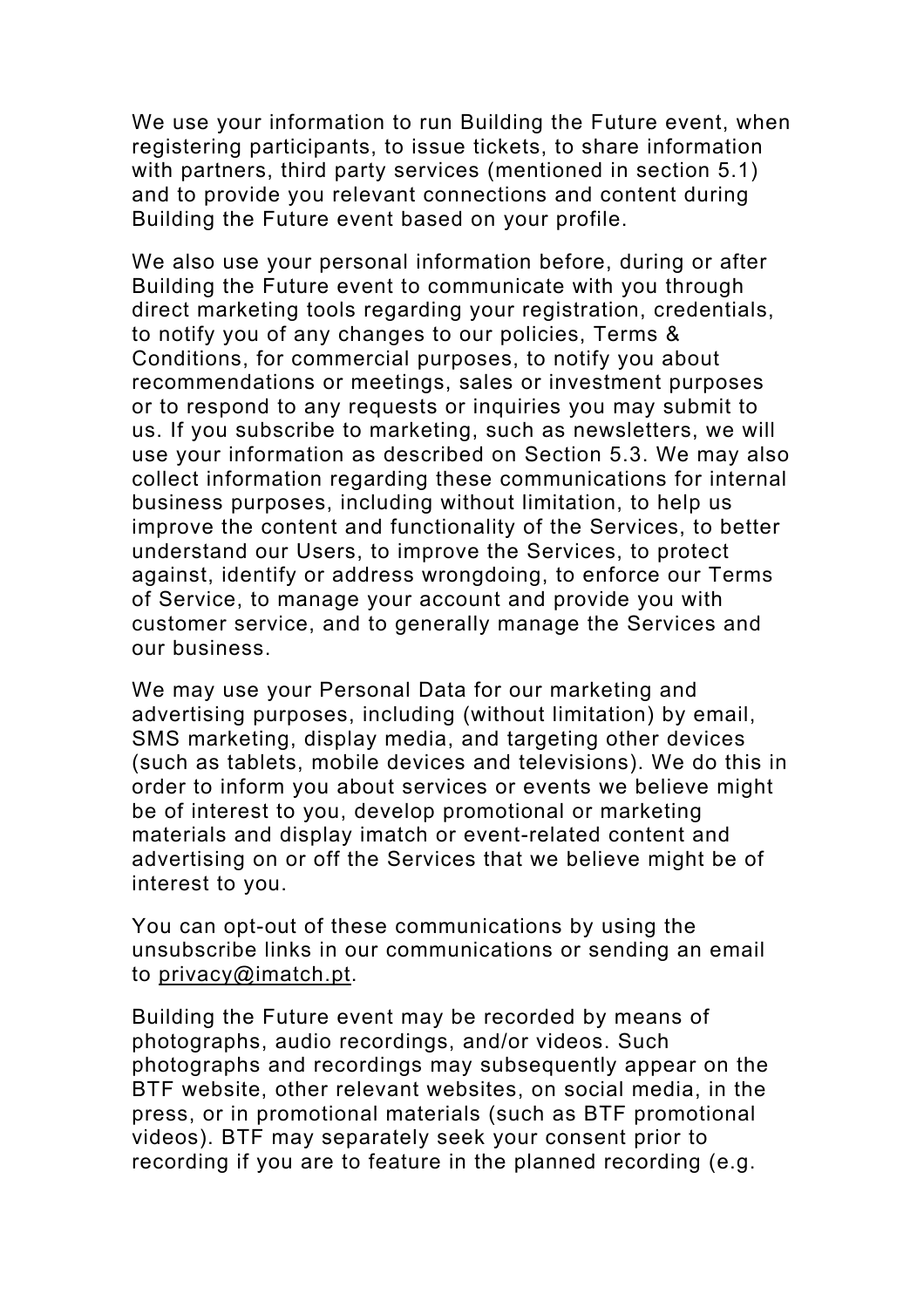speakers and participants in interviews or other audience engagement formats).

To help us form a better, overall understanding of you as a customer, we combine your personal data across analytics, website cookies, form submissions and chat functionality on the event platform. In order to do this, we also combine the data that we collect directly from you with data that we obtain from third parties from whom you have given your consent to pass that data onto us. If that combination allows you to be identified, we will treat the combined information as Personal Data for as long as it is combined.

## **5.1 Sharing with third parties**

We may share information with and about participants and speakers other than their contact details with our third party services when it is necessary to perform the Terms and Conditions, to provide the Services. By third parties we consider entities that we give information to conduct the event in the best possible way, which includes social media (Instagram, Facebook, LinkedIn and Twitter) and our support platforms (Grip, enablers and streaming providers). In order to pursuit our legitimate interests in marketing services, we rely on third party marketing platforms and marketing services providers to assist us and perform marketing services.

Grip platform provides to each attendee recommendations of people and content through AI powered matchmaking software based on the information participants have given on registration and on Grip platform personal profile. You can also provide your information to other participants or exhibitors by connecting with them on Grip platform.

We may provide references and/or links to other companies or organizations that enabled you to access their websites directly from our website or event platform. The websites of these entities are governed by the entities' own privacy policies. Please note that we are not responsible for the content of such websites and we will not take responsibility for any issues arising by connecting with such third parties' or usage of your personal data. If you have any queries concerning the way your personal data is processed, used, or stored by such entities, we recommend referring to the privacy policies on the relevant websites.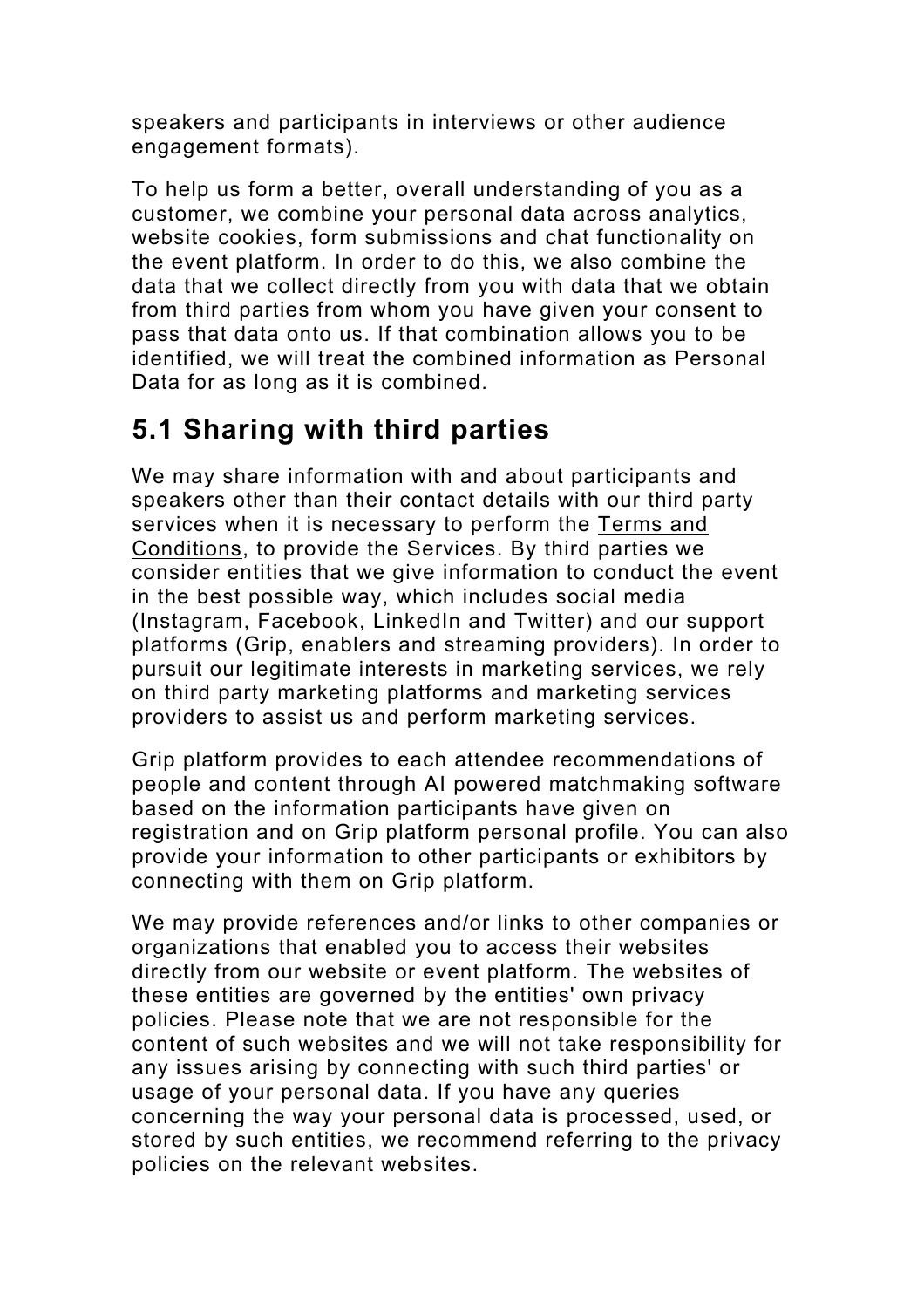# **5.2 Marketing & Advertising**

Your personal information is used for marketing and advertising purposes including on social media.

## **5.3 Legal and Safety Reasons**

We may retain, preserve or share your personal information if we have a good- faith belief that it is reasonably necessary to (a) respond, based on applicable law, to a legal request (such as, a subpoena, search warrant, court order, or other request from government or law enforcement); (b) detect, investigate, prevent, and address fraud and other illegal activity, security, or technical issues; (c) protect our rights, property, or safety; (d) enforce our Terms and Conditions or any other agreements we have with you; or (e) prevent harm to any person or entity, including yourself and members of the general public.

We may also share aggregated or de-identified information, such as analytics of attendee job titles or affiliated companies for internal business purposes and/or with companies and organizations we do business with, including partners, exhibitors and other organisation members.

## **6 What personal data can be collected**

The personal data can be collected in different moments and through different channels described in this Privacy Policy:

6.1 Registration: When you register on Ti.to to receive your BTF ticket we may collect your name, email address, phone number, the country that you are from, VAT number (if applicable), job title, company name, company sector, area of expertise and your objective by coming to the event. Your personal data will be collected and transferred to Grip platform in order to make recommendations (content curation and meaningful connections) based on your profile. Your phone number will not be available to the other participants to see in the event platform and app. The payment platforms, Paypal and Stripe, will have access to the date required to perform the purchase accordingly to each requirements.

6.2 Payment: When purchasing the tickets to attend Building the Future you will be redirected to the payment options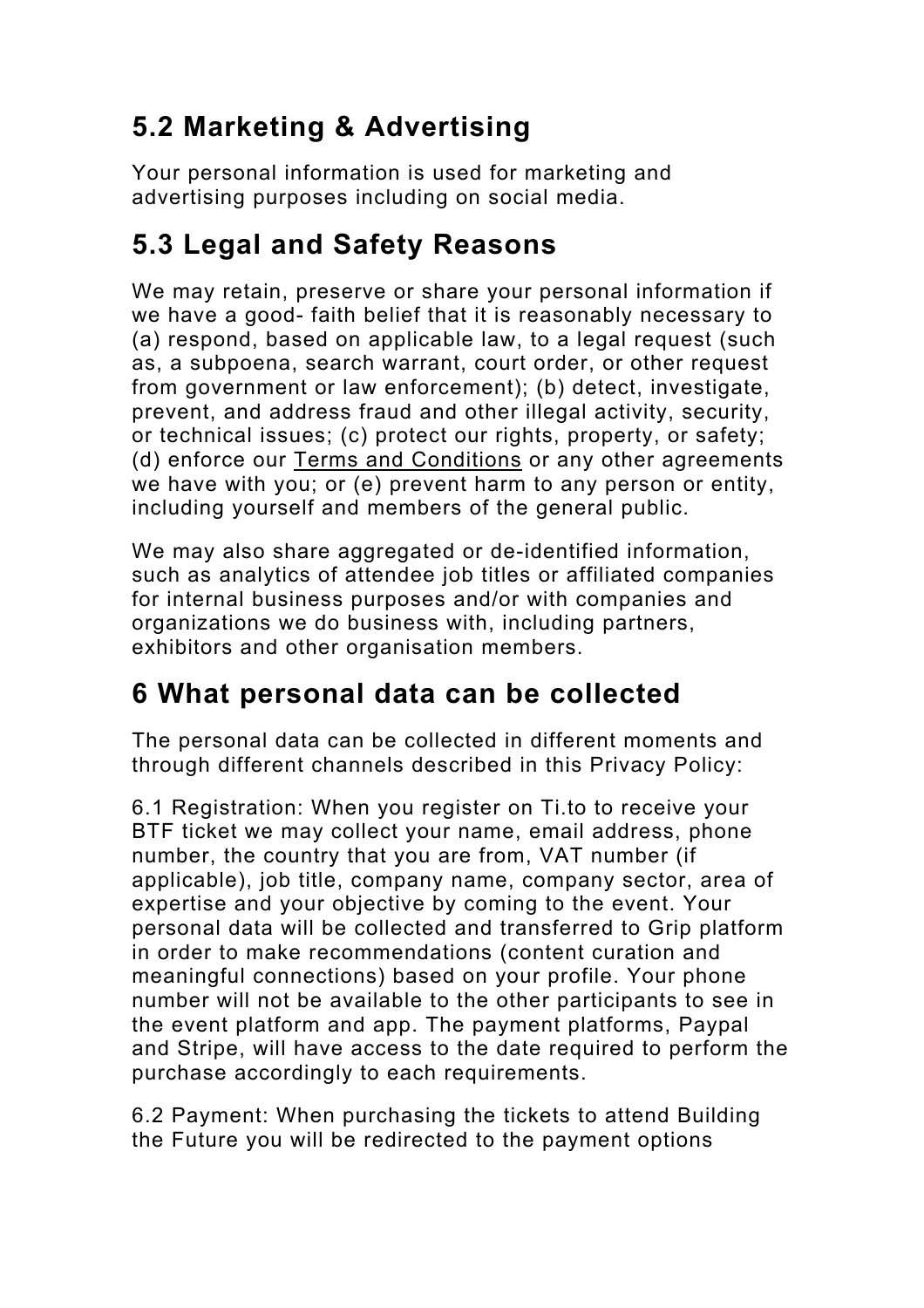available, Paypal https://www.paypal.com/pt/home or Stripe https://stripe.com/en-pt

6.3 Before, during and after the event: We will collect data as mentioned in sections 4 and 5 of this Privacy Policy, including your event experience feedback, through online chats and surveys. After the sessions/presentations are over we will make them available to all the particpants until 30 days after the event.

The consent you grant to Building the Future to share your contact details with event partners is unrelated to any consent that you may grant directly to any event partner during event networking.

6.4 Third party social media accounts: If you choose to connect your social media (LinkedIn) with Grip, we may receive certain information from that account, such as name and photo.

6.5 Public Sources: We also collect publicly available information, including from your social media accounts.

This Privacy Policy includes European Union and European Economic Area specific provisions related to data subjects' rights and legal bases.

#### **7 How do we keep your personal data safe**

We use multiple security procedures, including encryption and authentication tools, to help protect and maintain the security, integrity and availability of your personal data.

You are responsible for keeping confidential any passwords that we give you (or you choose) that enable you to access our platform. For security reasons, such passwords must not be shared with anyone.

Although data transmission over the internet or website cannot guarantee total security against intrusions, we, all our services providers and business partners make the best efforts to implement and maintain physical, electronic and procedural security measures designed to protect your personal data in accordance with the applicable data protection requirements. Among others, we implemented the following: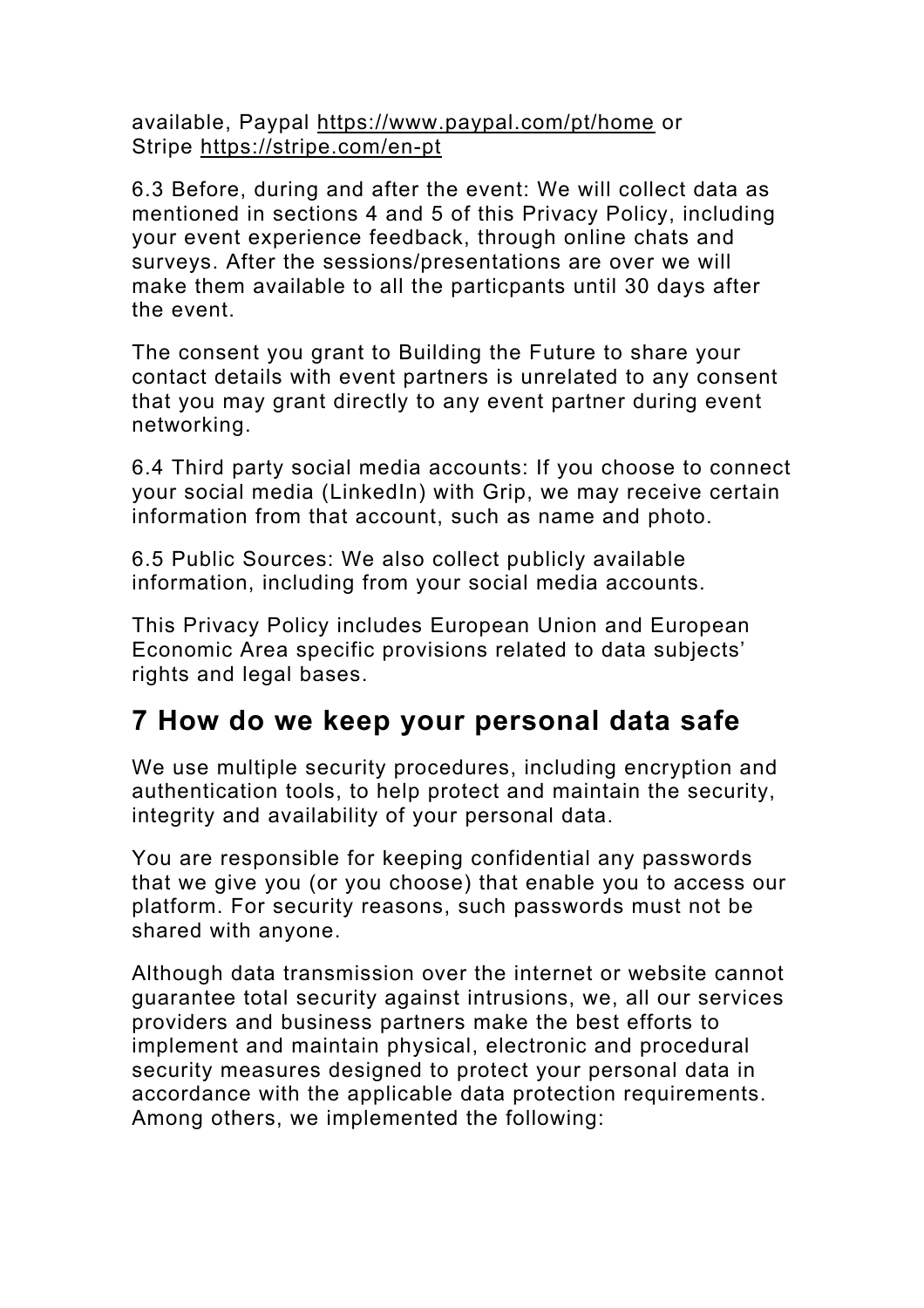- - Restricted personal access to your personal data based on the "need to know" criteria and only within the scope of the mentioned purposes;
- - Transfer of collected data only in encrypted form;
- - Storage of provided data only in encrypted form;
- - Protection of information technology systems through firewalls, with a view to prevent unauthorized access to your personal data;
- - Permanent monitoring of access to information technology systems in order to detect and prevent the misusage of your personal data.

When such processors reside in the EU we comply with Article 28 of the GDPR. If such processors reside outside of the European Economic Area, all data transfers are conducted in accordance with Chapter V. of GDPR — in particular, in accordance with adequacy decisions issued by the European Commission or standard contractual clauses (Model Clauses), as applicable.

## **8 How long do we keep your personal data**

We will store your personal data for as long as is necessary regarding the purpose of its collection; for as long as is reasonably required to store such information for our lawful business purposes, such as exercising our legal rights, or for as long as we are legally obligated to store such information. We will store personal data, photographs, video and audio recordings from the event for a period of 2 years if you don't withdraw your consent.

Once the maximum retention period has been reached your personal data will be irreversibly anonymized (the anonymized data may be preserved) or will be destroyed in a secure manner.

#### **9 With whom can we share your personal data and how do we keep it safe**

Based on all participants consent, we may share your personal data, including registration and event platform data provided, with Microsoft and other sponsors, as listed on the section Future Builders on Building the Future website and event platform sponsors section, for marketing and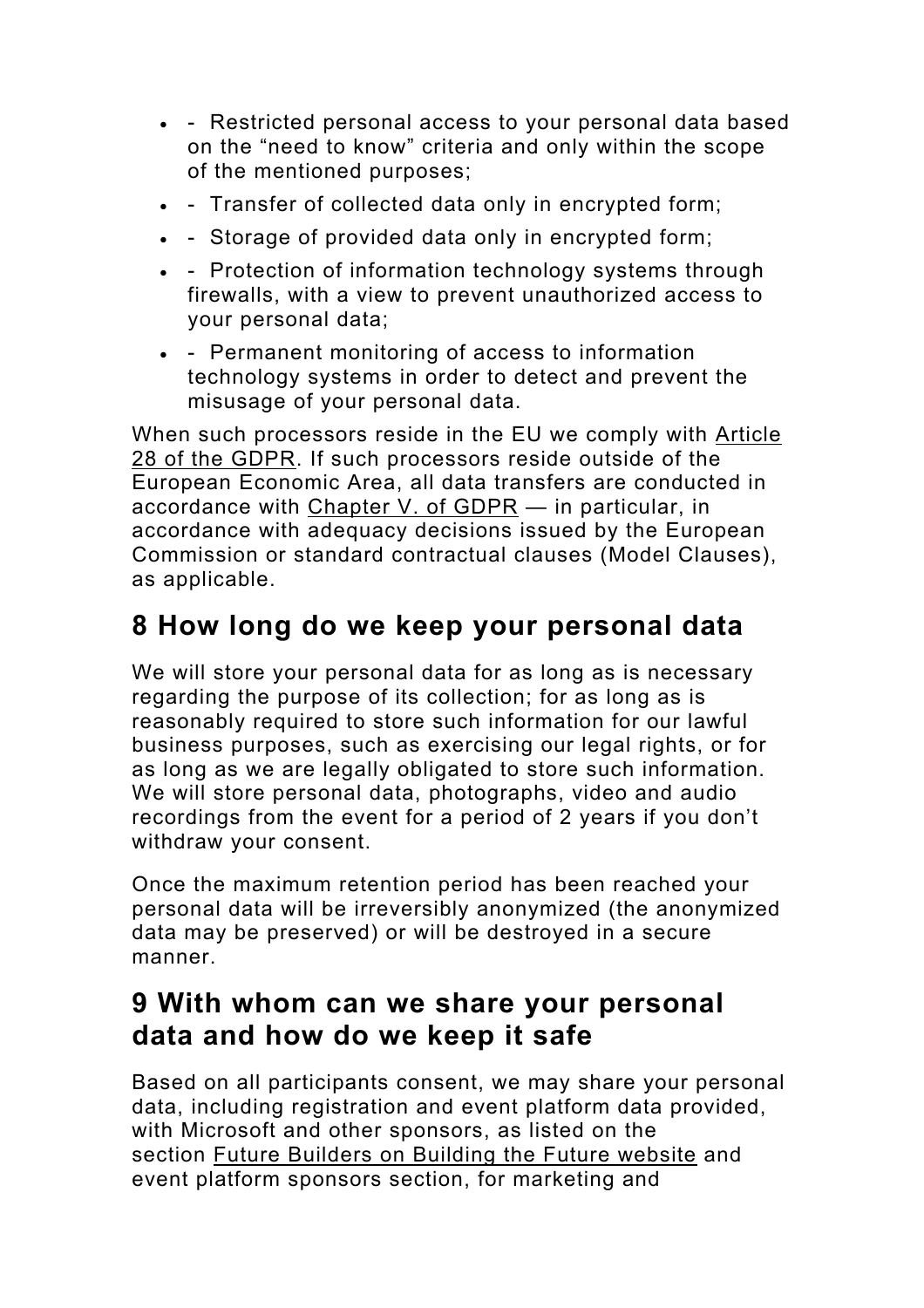communication purposes. All the data will be processed by Microsoft and other sponsors in accordance with their own privacy policies available on each website. This subscription can be cancelled at any time following the instructions of the respective emails.

- - Microsoft and other sponsors can only access your personal with the acceptance of this Privacy Policy;
- - The personal data collected by Tito has the only purpose of data storage and transferring information to Grip;
- - Grip can only access the collected data by Tito with the only purpose of sending you your credentials to the platform and pre-fill your profile;
- - Limited data (profiles in Grip) will be available for other participants and sponsors during Building the Future event with the only purpose of getting participants engagement.

Your personal data is storage in our providers, Tito and Grip, secured servers, accordingly to their security policies.

Please contact us \* if you wish to request the provision of information on specific safeguards that have been applied to the export of your data to providers/sponsors.

\* Details and imatch contacts: email: privacy@imatch.pt phone number: +351 919 716 527

#### **10 How can you change or withdraw your consent**

Click the 'unsubscribe' link in any email communication that we send you. We will then stop any further emails.

To withdraw your consent you can also send an email to privacy@imatch.pt or by mail (Rua Dr. Augusto José da Cunha, No 11, 3o A 1495-240 Algés, Portugal). The last mail/email sent to imatch will take preference over all previous information.

#### **11 How can you contact us**

If you have any questions regarding our use of your personal data, you can reach us by e-mail privacy@imatch.pt and we